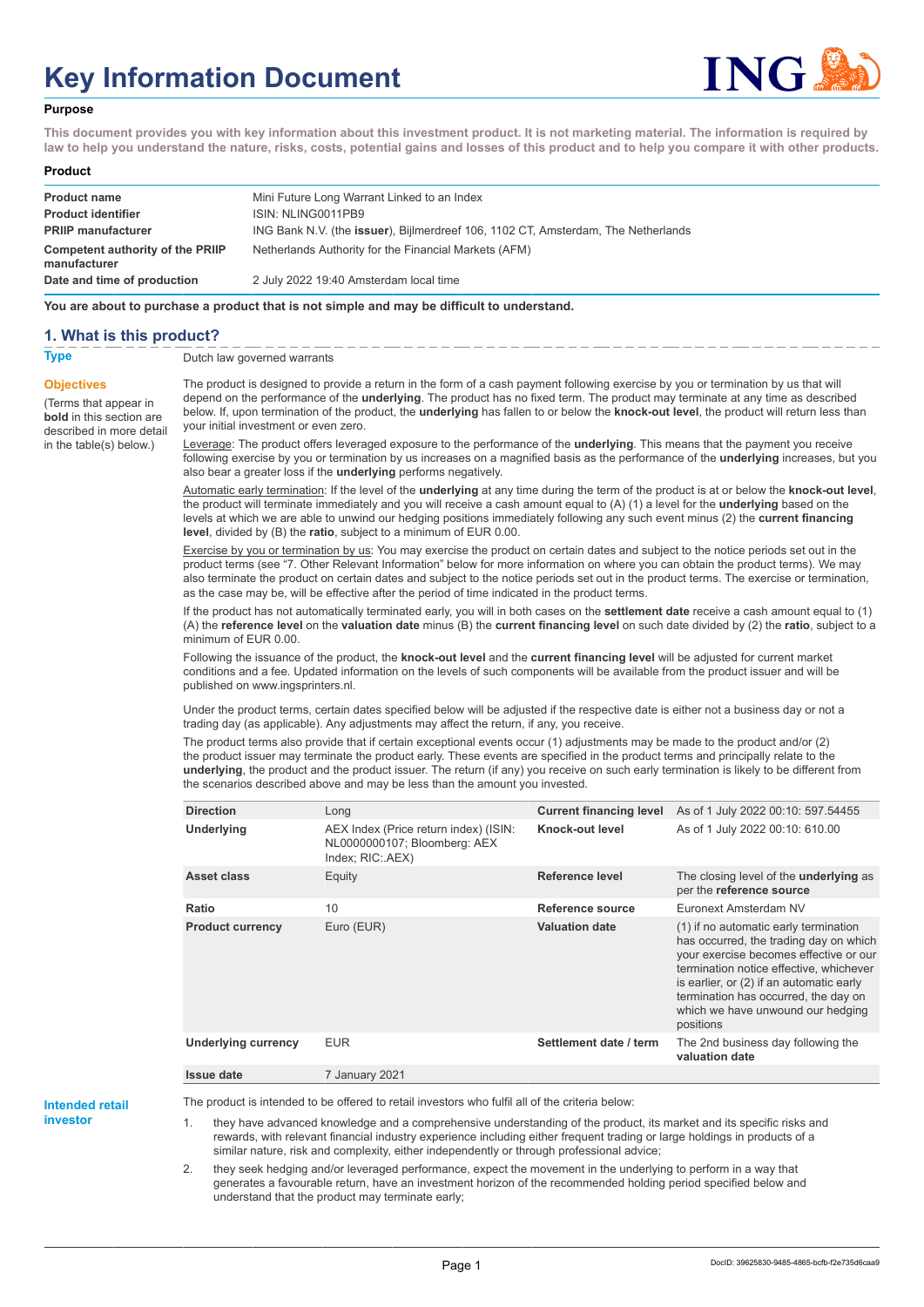- 3. they accept the risk that the issuer could fail to pay or perform its obligations under the product and they are able to bear a total loss of their investment; and
- 4. they are willing to accept a level of risk to achieve potential returns that is consistent with the summary risk indicator shown below.

The product is not intended to be offered to retail clients who do not fulfil these criteria.

### **2. What are the risks and what could I get in return?**

**Risk indicator**

**Performance scenarios**





**The risk indicator assumes you keep the product for 1 day. The actual risk can vary significantly if you cash in at an early or a later stage and you may get back less.**

The summary risk indicator is a guide to the level of risk of this product compared to other products. It shows how likely it is that the product will lose money because of movements in the markets or because we are not able to pay you.

We have classified this product as 7 out of 7, which is the highest risk class. This rates the potential losses from future performance at a very high level, and poor market conditions are very unlikely to impact our capacity to pay you.

**Be aware of currency risk:** If the currency of your account is different to the currency of this product, you will be exposed to the risk of suffering a loss as a result of the conversion of the currency of the product into the account currency. This risk is not considered in the indicator shown above.

**Be aware of currency risk:** If (i) the Underlying is traded in a different currency than EUR the unwind amount will be converted to EUR at the prevailing exchange rate which may result in a loss; or (ii) the currency of your account is different from the Currency of the product, you may be exposed to the risk of suffering a loss as a result of the conversion of the Currency of the product into the account currency. Risk (ii) above is not considered in the indicator shown above.

This product does not include any protection from future market performance so you could lose some or all of your investment.

If we are not able to pay you what is owed, you could lose your entire investment.

For detailed information about all risks relating to the product please refer to the risk sections of the prospectus and any supplements thereto as specified in the section "7. Other relevant information" below.

#### **Market developments in the future cannot be accurately predicted. The scenarios shown are only an indication of some of the possible outcomes based on recent returns. Actual returns could be lower.**

*Investment: EUR 10,000*

| cenarios |  |  |
|----------|--|--|
|          |  |  |

| <b>Scenarios</b>           |                                                                           | 1 day                          |  |
|----------------------------|---------------------------------------------------------------------------|--------------------------------|--|
|                            |                                                                           | (Recommended holding period)   |  |
| Stress scenario            | What you might get back after costs<br>Percentage return (not annualised) | <b>EUR 0.00</b><br>$-100.00\%$ |  |
| Unfavourable scenario      | What you might get back after costs<br>Percentage return (not annualised) | EUR 8,875.40<br>$-11.25\%$     |  |
| <b>Moderate scenario</b>   | What you might get back after costs<br>Percentage return (not annualised) | EUR 10,344.85<br>3.45%         |  |
| <b>Favourable scenario</b> | What you might get back after costs<br>Percentage return (not annualised) | EUR 11,580.86<br>15.81%        |  |

The average returns shown in the above table are not annualised, which means they may not be comparable to the average returns shown in other key information documents.

This table shows the money you could get back over the next day under different scenarios, assuming that you invest EUR 10,000.

The scenarios shown illustrate how your investment could perform. The recommended holding period for this product is less than one year. The figures are therefore not calculated on a per year basis, but for the recommended holding period. Figures in this section and "4. What are the costs?" are therefore not comparable with figures given for products with a recommended holding period of at least one year. The scenarios presented are an estimate of future performance based on evidence from the past on how the value of this investment varies, and are not an exact indicator. What you get will vary depending on how the market performs and how long you keep the product. The stress scenario shows what you might get back in extreme market circumstances, and it does not take into account the situation where we are not able to pay you.

This product cannot be easily cashed in. This means it is difficult to estimate how much you would get back if you cash in before the recommended holding period. You will either be unable to cash in early or you will have to pay high costs or make a large loss if you do so.

The figures shown include all the costs of the product itself, but may not include all the costs that you pay to your advisor or distributor. The figures do not take into account your personal tax situation, which may also affect how much you get back.

Buying this product holds that you think the level of the underlying will increase.

Your maximum loss would be that you will lose your investment.

## **3. What happens if ING Bank N.V. is unable to pay out?**

You are exposed to the risk that the issuer might be unable to meet its obligations in connection with the product for instance in the event of bankruptcy or an official directive for resolution action. This may materially adversely affect the value of the product and could lead to you losing some or all of your investment in the product. The product is not a deposit and as such is not covered by any deposit protection scheme.